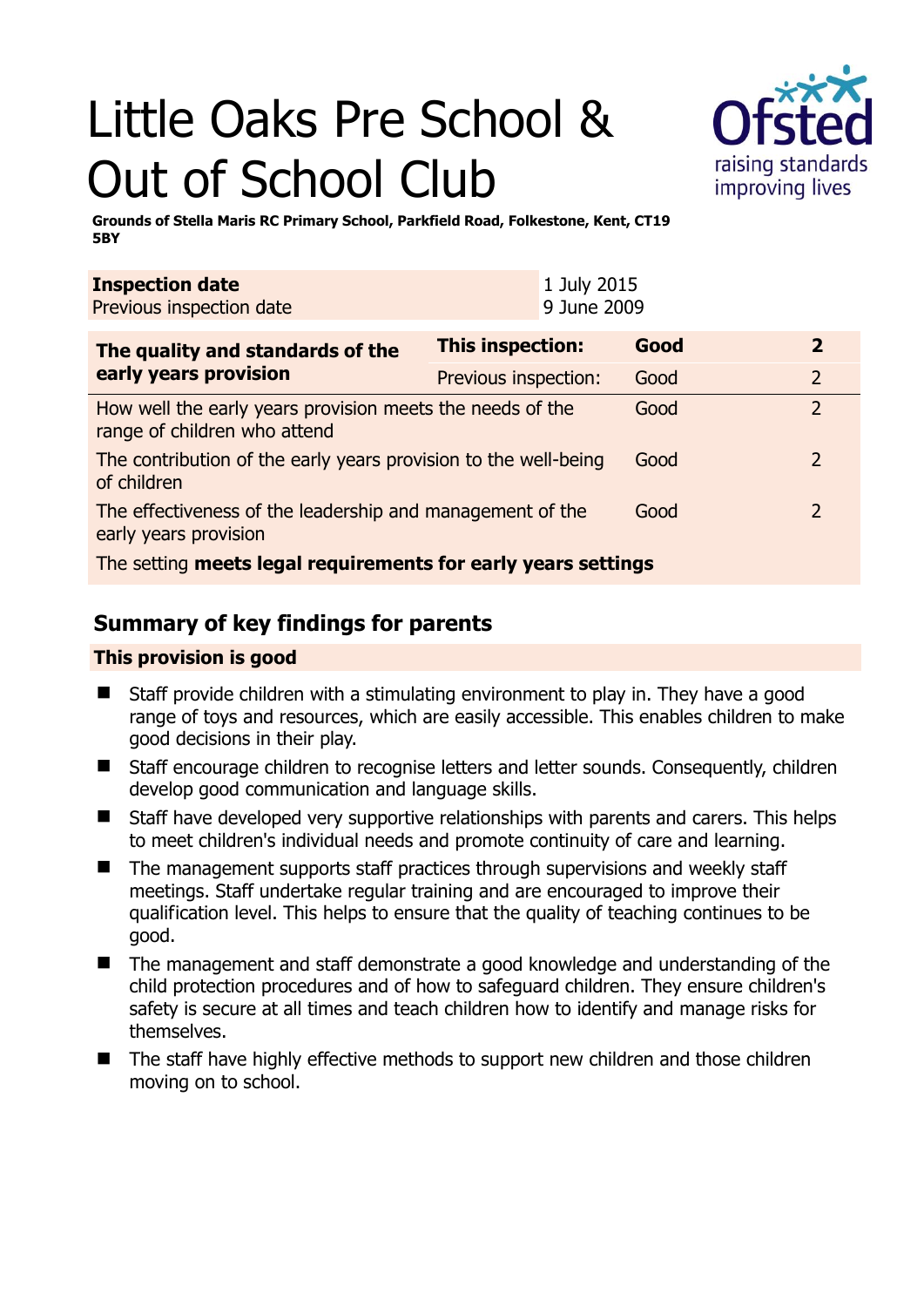## **It is not yet outstanding because:**

- Occasionally, group activities are not organised in a way that supports every child's involvement and concentration as fully as possible.
- Staff do not always make the most of all areas of the environment to provide activities and resources to extend children's learning experiences.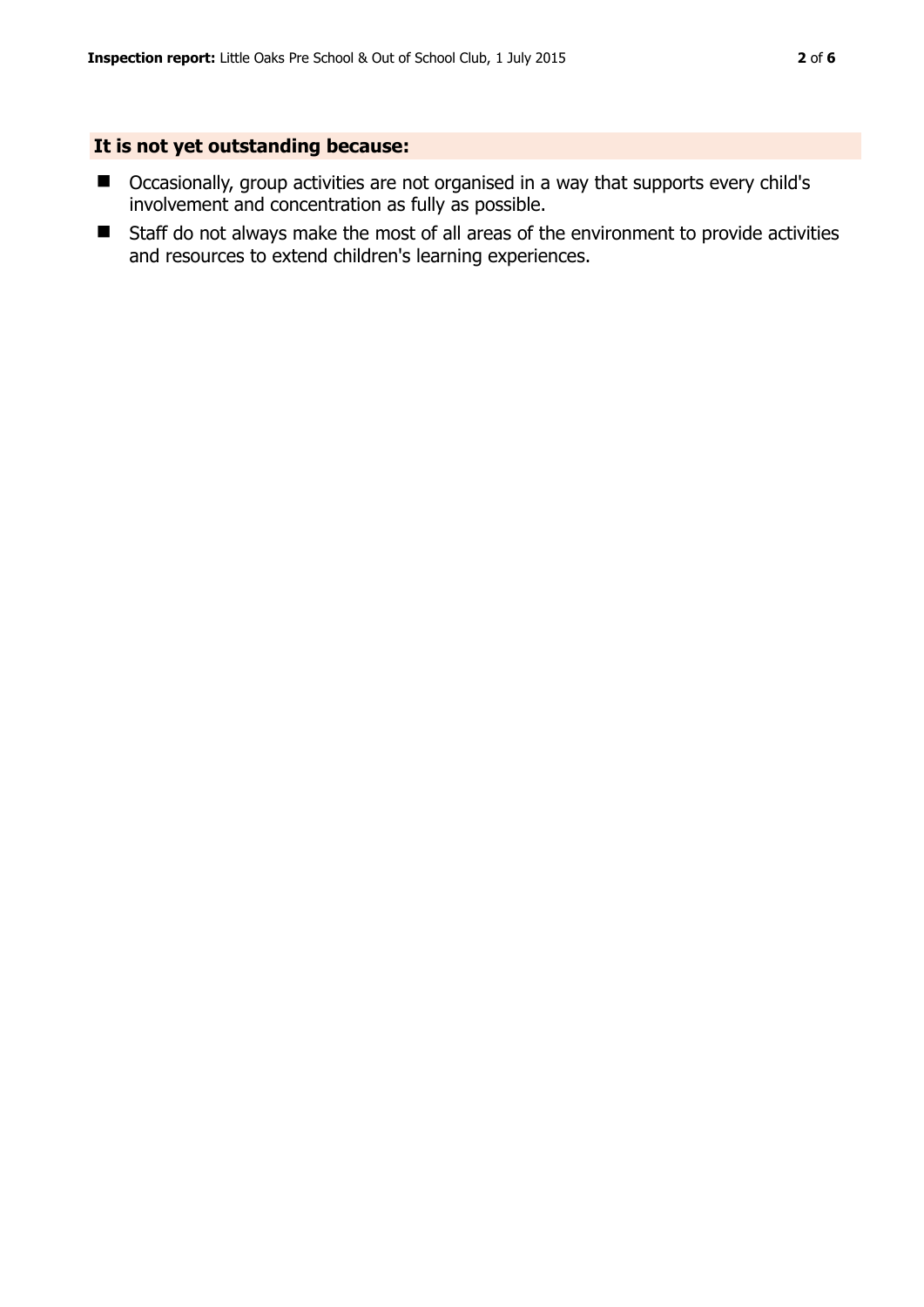# **What the setting needs to do to improve further**

## **To further improve the quality of the early years provision the provider should:**

- $\blacksquare$  review the organisation of group activities to make sure that they always engage all children and sustain their interest fully
- make the most of all areas of the environment to provide activities and resources to support and challenge children in their learning and development.

## **Inspection activities**

- The inspector observed activities indoors and in the outside area.
- The inspector sampled a range of documentation including children's records, safeguarding procedures, planning and policies.
- The inspector undertook a joint observation with the manager.
- The inspector talked to the owners and manager about the service they provide and how they are driving forward improvements.
- The inspector spoke to parents about their views on the service that they receive.

## **Inspector**

Sara Garrity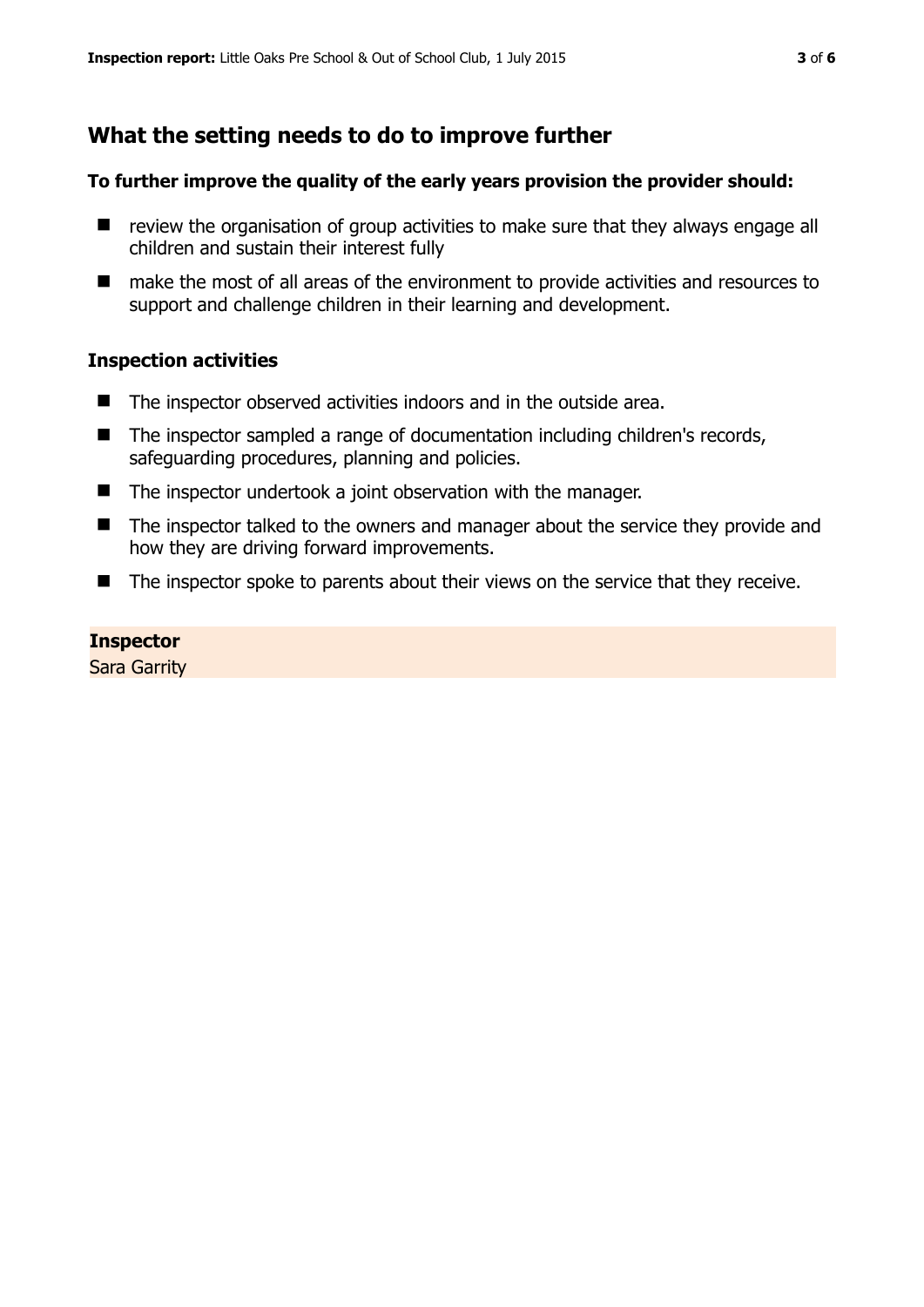# **Inspection findings**

#### **How well the early years provision meets the needs of the range of children who attend. This is good**

Staff use observations and assessments successfully to plan for children's next steps in their learning. As a result, children make consistently good progress in relation to their starting points. Good storytelling by staff means that children listen carefully and predict what will happen next. Staff teach children how to share and take turns through a good range of activities. They provide children with daily experiences to develop early writing skills using a variety of materials. Staff motivate children to learn about the natural world by providing activities that children join in with enthusiastically. They make good use of all activities to encourage children to count, name shapes and compare sizes of objects. Consequently, children develop their mathematical skills and knowledge. Staff share information daily with parents, which helps to ensure they are aware of how their child has been during the day, and their achievements.

## **The contribution of the early years provision to the well-being of children is good**

Staff implement a key-person system which establishes very strong emotional bonds with children from the start. This supports children to feel very safe so that they are ready to learn. Staff make good use of snack time to talk to children about what they have been doing. They also teach children about how to stay healthy; for example, they reinforce why it is important to have lots to drink on hot days. Staff provide children with healthy, nutritious snacks and they support children's independence in using simple tools safely. Children show high levels of confidence in their abilities. The children enjoy going outside to explore and exercise, and enjoy activities where they interact with friends, which develops their social skills. Children learn about how to have a healthy lifestyle due to the staff interactions and teaching.

## **The effectiveness of the leadership and management of the early years provision is good**

The management and staff have worked hard to get the pre-school up and running after the building and resources were damaged in a fire. They have clear action plans in place to move the setting forward. The manager monitors the staff assessments of children's development. As a result, she identifies any gaps in learning quickly. This ensures all children, including those with additional needs, make good continued progress in their learning and development. Staff have good links with other professionals to meet the needs of all children. The management uses effective systems of vigorous checks to guarantee the suitability of staff and provide new staff with a detailed introduction to policies and procedures. The manager receives support from the owners and attends manager meetings with other settings to share good practice. Parents comment on how supportive the staff are and say that their children are always very excited to come to preschool.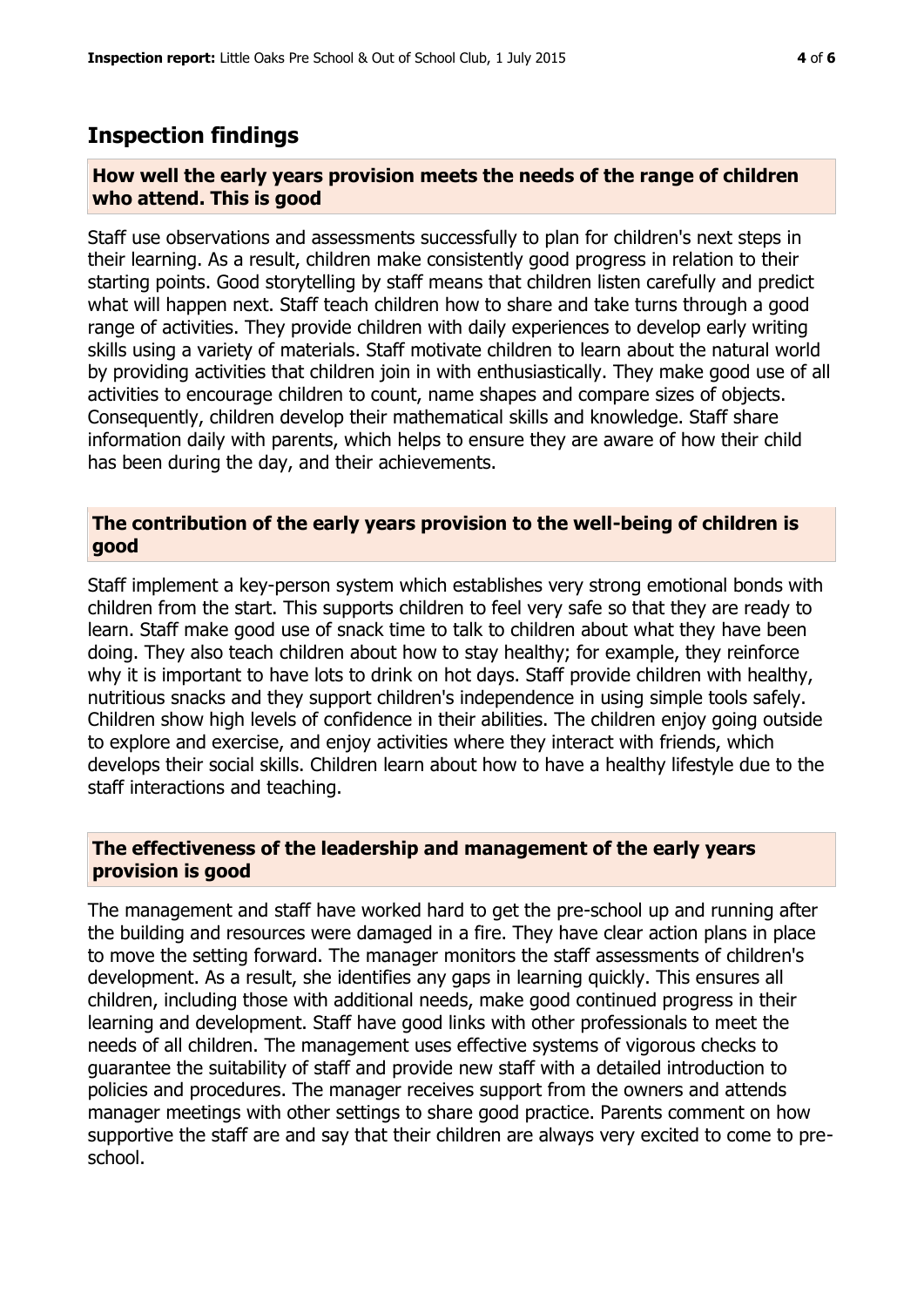# **Setting details**

| Unique reference number       | EY364356                        |
|-------------------------------|---------------------------------|
| <b>Local authority</b>        | Kent                            |
| <b>Inspection number</b>      | 835519                          |
| <b>Type of provision</b>      | Full-time provision             |
| <b>Registration category</b>  | Childcare - Non-Domestic        |
| <b>Age range of children</b>  | $2 - 8$                         |
| <b>Total number of places</b> | 33                              |
| Number of children on roll    | 56                              |
| <b>Name of provider</b>       | Little Oaks Early Years Limited |
| Date of previous inspection   | 9 June 2009                     |
| <b>Telephone number</b>       | 01303 850205                    |

Little Oaks Pre-School is one of five settings run by Little Oaks Early Years Ltd. It registered in 2008 and operates from a mobile unit in the grounds of Stella Maris Roman Catholic Primary School in Folkestone, Kent. The pre-school is open each weekday from 8am to 3pm, term time only. The pre-school is in receipt of funding for the provision of free early education for two-, three- and four-year-old children. The management employs seven staff, all of whom hold appropriate early years qualifications at level 2 or above. The owners both hold degrees in early education.

This inspection was carried out by Ofsted under sections 49 and 50 of the Childcare Act 2006 on the quality and standards of provision that is registered on the Early Years Register. The registered person must ensure that this provision complies with the statutory framework for children's learning, development and care, known as the Early Years Foundation Stage.

Any complaints about the inspection or the report should be made following the procedures set out in the guidance 'Complaints procedure: raising concerns and making complaints about Ofsted', which is available from Ofsted's website: www.gov.uk/government/organisations/ofsted. If you would like Ofsted to send you a copy of the guidance, please telephone 0300 123 4234, or email enquiries@ofsted.gov.uk.